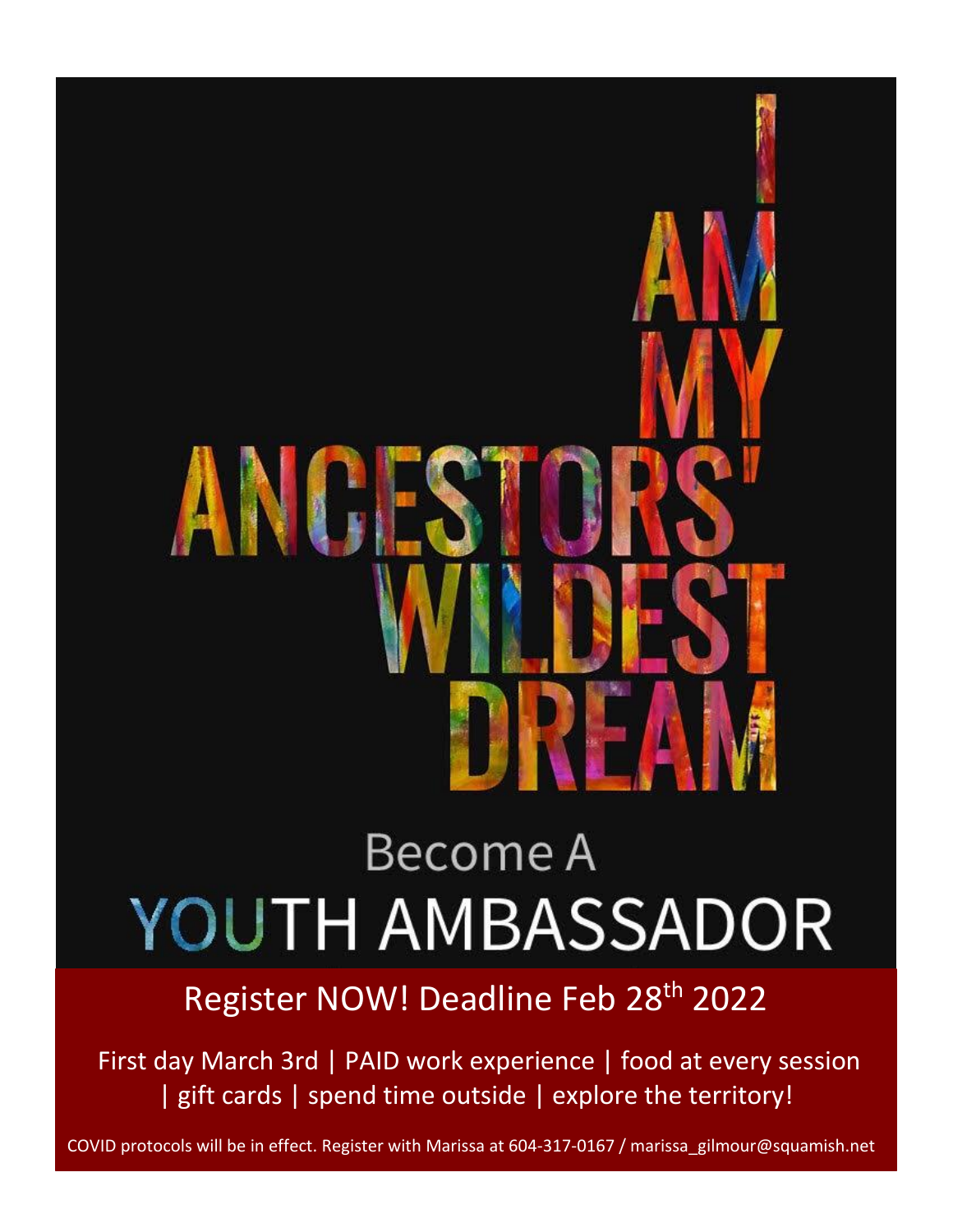# Youth Ambassador Program March 3 – August | 10 Youth Gr 8-12 | Leadership



*Youth Ambassadors on a Canoe Journey 2019*

# **CORE VALUES**

### **Wanaxws** – Honour | **Nexwniwen** – Learning | **S7ixwa7** – Generosity | **Iyim Skwalwen** – Strength of Heart

YOU are the future of the Squamish Nation.

YOU have important gifts to share with the world.

YOU are a role model to the younger generation, as they look up to you for guidance.

If you read those and thought, "None of that is true…" Then *show up* for this program and let us teach you how amazing you already are!

# **DETAILS**

- **WHO** Squamish Nation Youth Grade 8-12 (approx. age 14-18)
- **WHAT**  Become a leader by learning to care for yourself, your friends, and your community. Highlights include trips to Squamish, paid work experience at summer camps and community events, first aid certification, volunteering, and planning a year end trip!
- **WHERE**  Meet every week in North Vancouver and at various camps, locations, and adventures out in the community and lower mainland.
- **WHEN** Once a week, Thursday or Saturday from March until August.
- **WHY** Because the youth are worth it!

# First day Thursday March 3 from  $4:30 - 6:30$  pm at the Youth House\*

\*Beside Ayas Menmen reception 380 Welch Street, West Vancouver. To register or for more info contact Marissa at 604-317-0167 or marissa gilmour@squamish.net

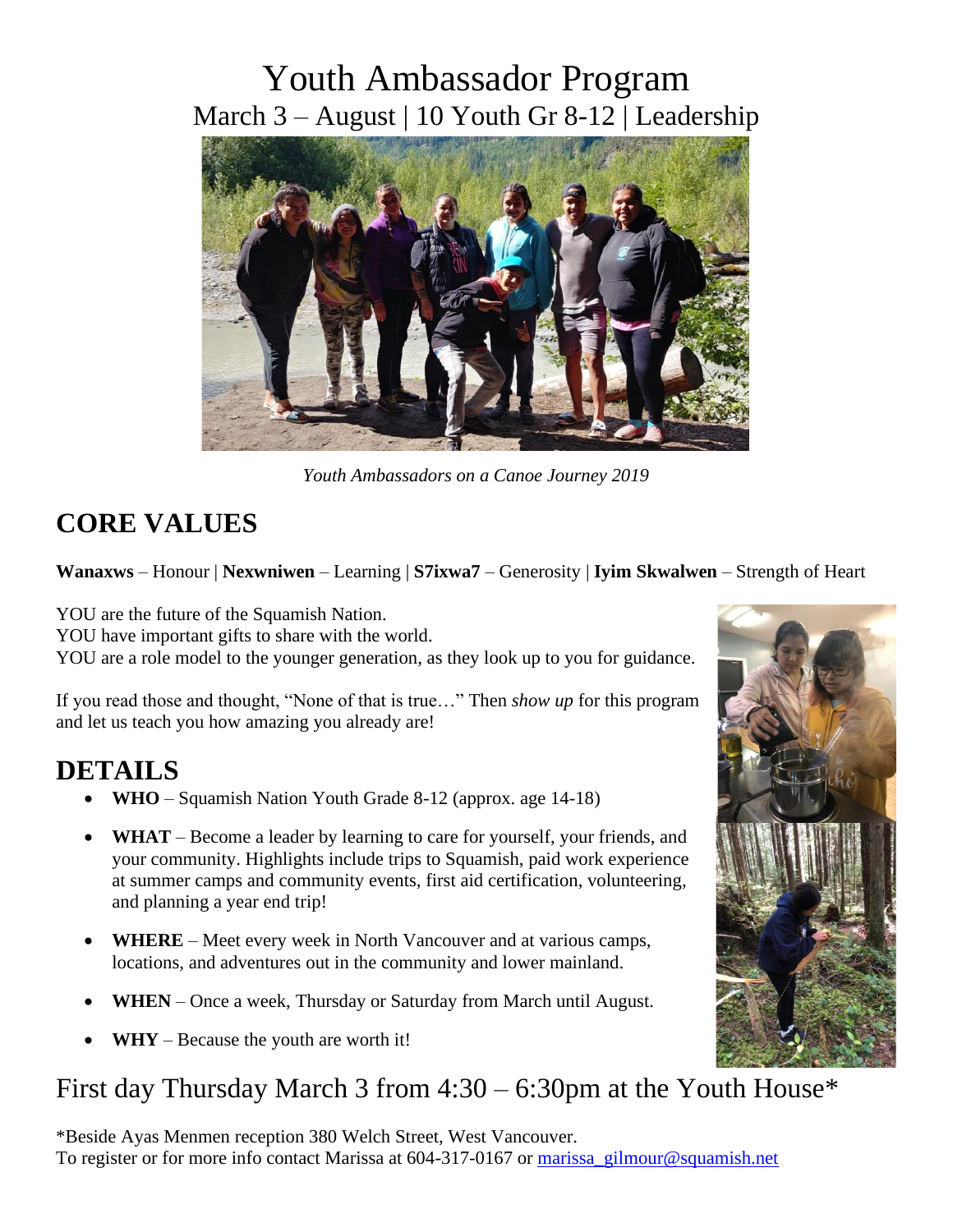### **What is the Youth Ambassador Program?**

Run through Ayas Menmen, the Youth Ambassador Program is an incredible opportunity for you, Gr 8-12 students, to explore the traditional territory, get valuable certifications, and earn money while giving back to the community. Our mission is to become leaders by caring for ourselves, each other, and the community.

Every week you will receive a gift card when you attend the session, in appreciation of your time and effort. Meals are provided as well! Finally, the group will plan a year end trip to celebrate all our hard work.

### **Leadership Training**

We all need to know how to take care of ourselves, so we are in a good place to show up for others. The Youth Ambassadors will learn critical skills like healthy



communication, how to navigate conflict, and peer to peer mental health support so they can form a supportive team and rely on each other. The group will volunteer in the community and can put these hours towards their high school graduation requirement. Youth Ambassadors will also gain important certifications like first aid, food safe, and canoe certification, making them excellent candidates for jobs in outdoor recreation and beyond.

### **Time on the Land**

This year the Youth Ambassadors are on a journey to explore the traditional Squamish territory and learn teachings to help us understand the time of transformation we are in today. While having fun outside, we will be remembering how to let the land heal us and help us find strength.

### **Paid Work Experience with KIDS**

There is no better way to discover our own capacity, pride, and confidence than playing with and teaching children. The Youth Ambassadors will take on leadership positions at summer camps and after school programs. They will help children try traditional skills like hide tanning, making teas, and beading.

### **ACTIVITIES & WHAT TO EXPECT**

- o **Delicious food provided every meeting**
- o Trips to explore the traditional territory (North Van, Squamish, Howe Sound and more)
- o **Gift Cards provided based on attendance**
- o Volunteer hours to use for graduation requirement
- o **Paid work experience in a leadership role at summer camps (Jr counsellor, etc.)**
- o Group Outings (archery tag, white water rafting etc.)
- o **Day trips in Canoes and Big Canoe paddle certification**
- o Wilderness First Aid Certification
- o **Workshops on topics of your choice!**
- o Food Safe Certification